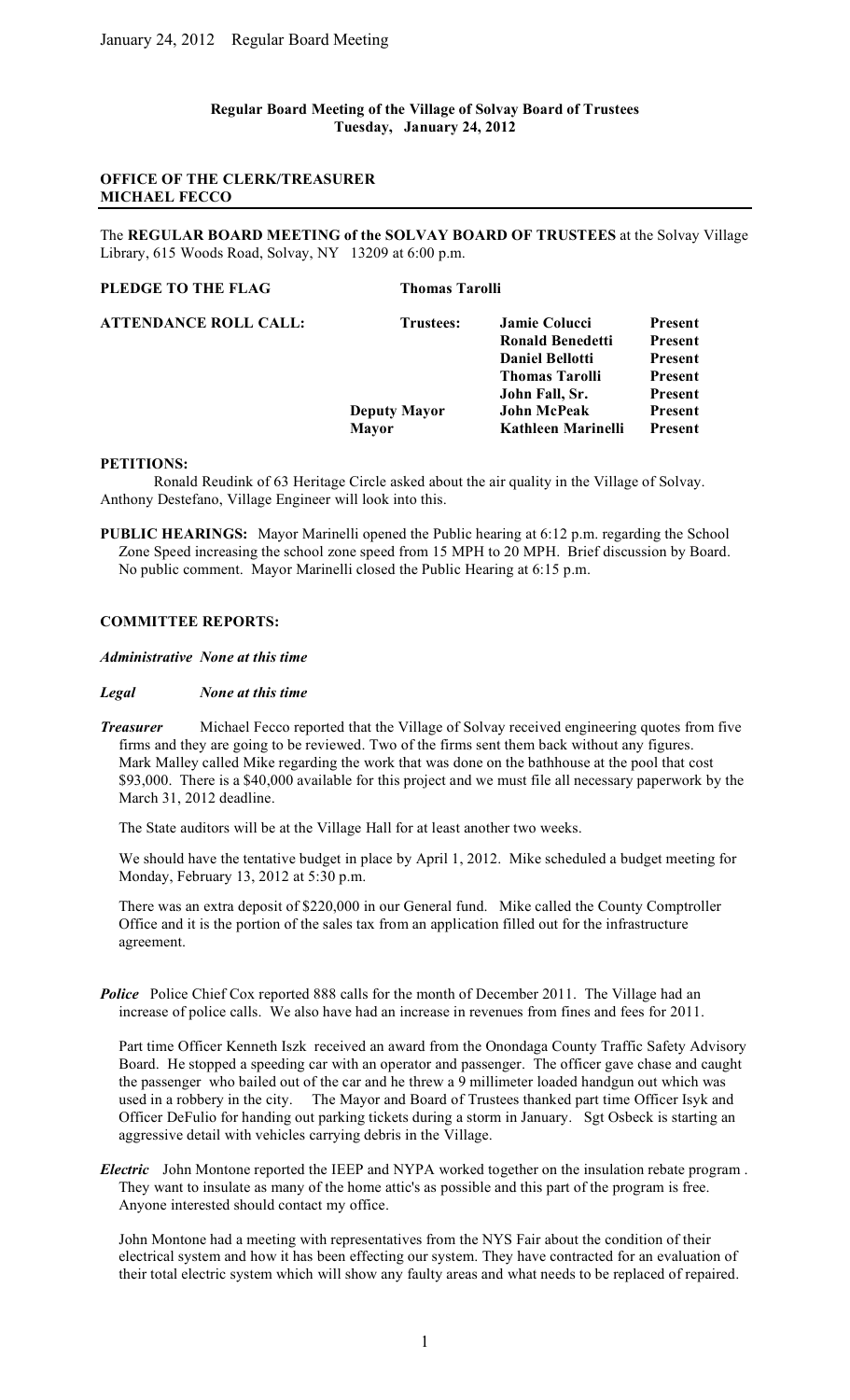The report should be completed next month. They will then proceed to fix and replace the equipment. We will get a copy of the report. We have installed a recloser on their system. This should prevent any faults from the Fair getting back to our system and causing an outage. Mathews Ave substation is on schedule. Mr. Montone has had meetings with National Grid on their interconnection to our system.

*DPW/Highway* Mark Cazzolli currently has a night shift to cover our streets. They will have two men and a CEO and a foreman from 11:00 p.m. to 7:00 p.m. with straight man hours and no weekends. Mark Cazzolli and Anthony Alberti will coordinate work on the weekends. Salt usage is down considerably.

The response has been good from the International auction of surplus supplies from the Village.

The January  $17<sup>th</sup>$  meeting with the residents regarding the Charles Ave flooding went well but the residents are still getting water in their basements. Mr Pashchuk will sign a letter allowing the village to go on his land with jet-vacuum equipment to the previously mentioned drainage pipe. Kim Richardson also gave the village permission to remove a fence from her property. We will have her sign an agreement granting the Village to remove the fence. There hasn't been any flooding on Montrose Ave.

- **Library:** The Solvay Library Board of Trustees elected to change their monthly meeting to the second Monday of the month at 6:30 p.m.
- *Codes*: Code Officer, Donna Taggart is excused. Beert Polstra remarked that on his morning walk, there are newspapers all over the road. The Post Standard will be called regarding the newspaper delivery.

## *Stormwater:* **January 24, 2012 Stormwater Report**

## **Revisions to Stormwater Management Local Law**

CNY Stormwater Coalition identified changes needed to be made by MS4s that used the New York State Department of Environmental Conservation's model local law as their template.

Reviewed proposed changes with Stormwater Committee members as well as most of the Village Board.

Intent is to resolve discrepancies and conflicts between the Local Law and the current SPDES permit.

The changes are of both an administrative and technical nature to fully comply with the current permit.

# **Engineering Report**

## **RFPs for Engineering Services**

Received submittals from five (5) engineering firms in the Central New York region (Barton  $\&$ Loguidice, Bryant, C&S Engineers, Clough-Harbour and Spectra).

 The panel selected by the Mayor to review the RFPs will use a weighted system to rate the following five (5) factors:

1. Prior municipal experience and qualifications of the proposed staff.

- 2. Prior experience of the firm with construction management and construction inspection.
- 3. Past record of performance on contracts with the Village (if applicable), including such factors as:
	- o Cost control
	- o Timeliness and ability to maintain schedules
	- o Quality of work
	- o Responsiveness
	- o Cooperation with Village personnel.
- 4. Logistics and familiarity with the Village and public works projects.

5. Cost factors.

 Based on those ratings, the panel will probably make a recommendation to the Board that the two (2) firms receiving the highest ratings be interviewed by selected members of the Board.

### **RESOLUTIONS:**

1. Authorization from the Board of Trustees to approve the minutes from the December 20, 2011 Regular Board Meeting be accepted and the Reading of the Minutes be herewith dispensed.

| <b>MOTION:</b> | <b>Ronald Benedetti</b> |                       |
|----------------|-------------------------|-----------------------|
| <b>SECOND:</b> | John Fall Sr            |                       |
| AYES:          | <b>NAYES:</b>           | <b>MOTION CARRIED</b> |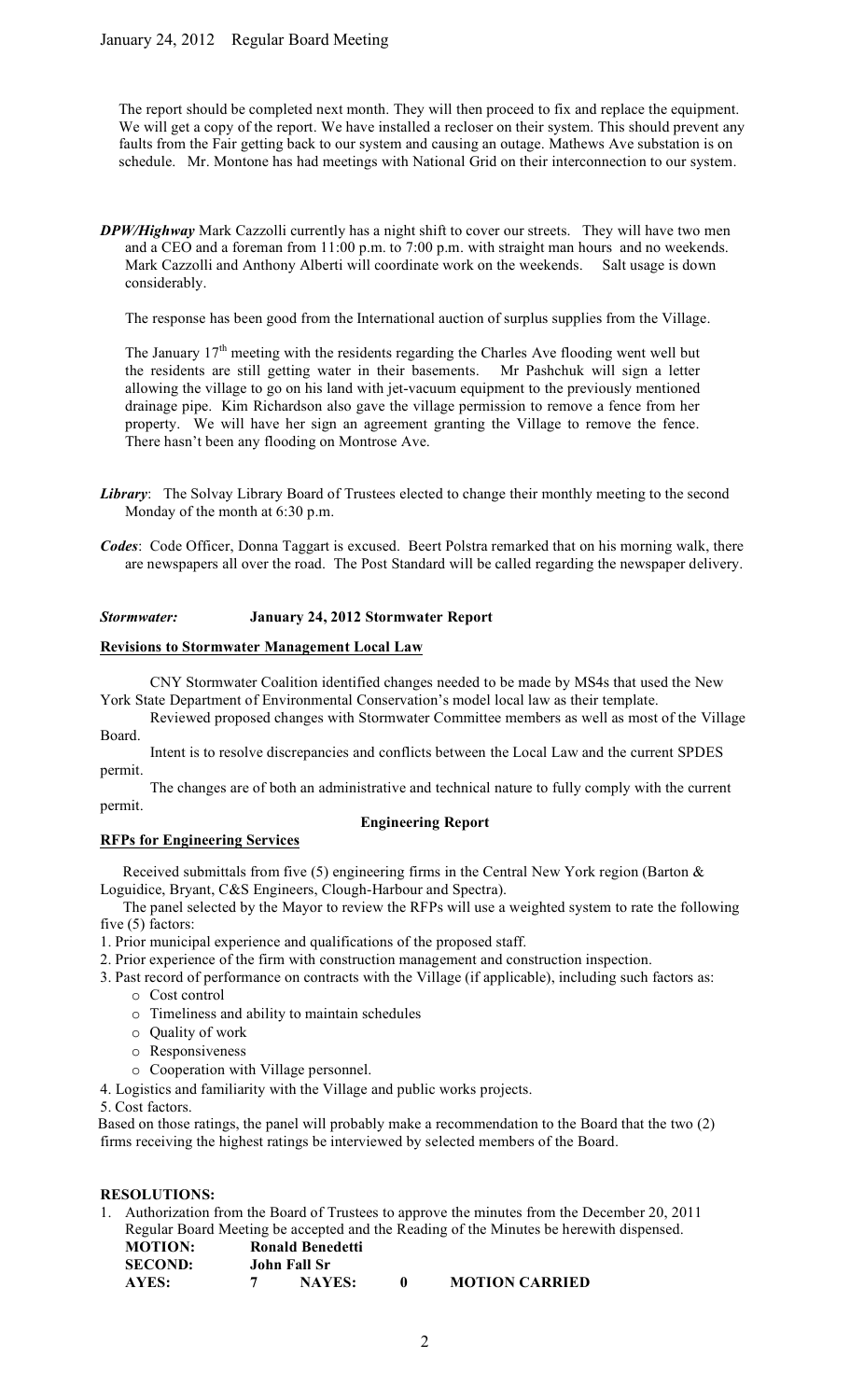2. Authorization from the Board of Trustees to approve the minutes from the December 28, 2011 Special Board Meeting be accepted and the Reading of the Minutes be herewith dispensed. **MOTION: John Fall Sr**

| <b>SECOND:</b> | <b>Ronald Benedetti</b> |                       |
|----------------|-------------------------|-----------------------|
| <b>AYES:</b>   | <b>NAYES:</b>           | <b>MOTION CARRIED</b> |

3. Authorization from the Board of Trustees to approve the minutes from the January 5, 2012 Special Board Meeting be accepted and the Reading of the Minutes be herewith dispensed. **MOTION: Ronald Benedetti SECOND: John McPeak AYES: 7 NAYES: 0 MOTION CARRIED**

4. Authorization from the Board of Trustees to approve the minutes from the January 11, 2012 Special Board Meeting be accepted and the Reading of the Minutes be herewith dispensed.<br>MOTION: John McPeak **MOTION: John McPeak SECOND: Ronald Benedetti**<br>AYES: **7 NAYES: AYES: 7 NAYES: 0 MOTION CARRIED**

5. Authorization from the Board of Trustees to approve the minutes from the January 17, 2012 Special Board Meeting be accepted and the Reading of the Minutes be herewith dispensed. **MOTION: John Fall Sr SECOND: John McPeak AYES: 7 NAYES: 0 MOTION CARRIED**

- 6. Authorization from the Board of Trustees to approve the Budget Modifications: **MOTION: John McPeak SECOND: Ronald Benedetti AYES: 7 NAYES: 0 MOTION CARRIED**
- 

**To: Mayor Marinelli & Trustees January 24, 2012**

**From: Mike Fecco**

**Village of Solvay General Fund Schedule of Proposed Budget Modifications For Approval at the January 2012 Regular Board Meeting**

|                |       | (as modified)         | proposed<br><b>Budget</b> | newly modified       |
|----------------|-------|-----------------------|---------------------------|----------------------|
| <b>Account</b> | Title | <b>Current Budget</b> | Mod                       | <b>Budget Amount</b> |

## **Revenue**

|         | Total                       | 71,365 | 88,323  | 159,688 |                          |
|---------|-----------------------------|--------|---------|---------|--------------------------|
| 440890A | Federal Aid - Other         |        | 49,133  | 49,133  | <b>FEMA</b>              |
| 438200A | State Aid - Youth Programs  |        | 2,345   | 2,345   |                          |
| 433890A | State Aid - Police Special  | 1,000  | (1,000) | 0       |                          |
| 430050A | State Aid - Mortgage Tax    | 30,000 | 4,972   | 34,972  |                          |
| 427053A | Gifts & Donations           | 400    | 200     | 600     |                          |
| 426800A | <b>Insurance Recoveries</b> | 307    | 1,022   | 1,329   |                          |
| 426650A | Sale of Equipment           | 5,000  | 2,489   | 7,489   |                          |
| 426600A | Sale of Real Property       |        | 25,100  | 25,100  | Freeman Ave<br><b>FD</b> |
| 426550A | Misc Sales - Other          | 14,268 | 2,709   | 16,977  | <b>Scrap Sales</b>       |
| 425300A | Game Licenses               |        | 792     | 792     |                          |
| 425010A | <b>Business Licenses</b>    | 3,698  | 650     | 4,348   |                          |
| 420010A | Parks & Recs Fees           | 6,500  | (6,000) | 500     |                          |
| 415890A | Other Public Safety Income  | 10,192 | 5,911   | 16,103  | Codes<br>Violations      |
|         |                             |        |         |         |                          |

#### **Expenses**

| $\sim$ $\sim$<br>-<br>Eauipment<br>Justice<br>Police<br>-<br>$\mathsf{v}_\mathsf{L}$ | .16 |  |
|--------------------------------------------------------------------------------------|-----|--|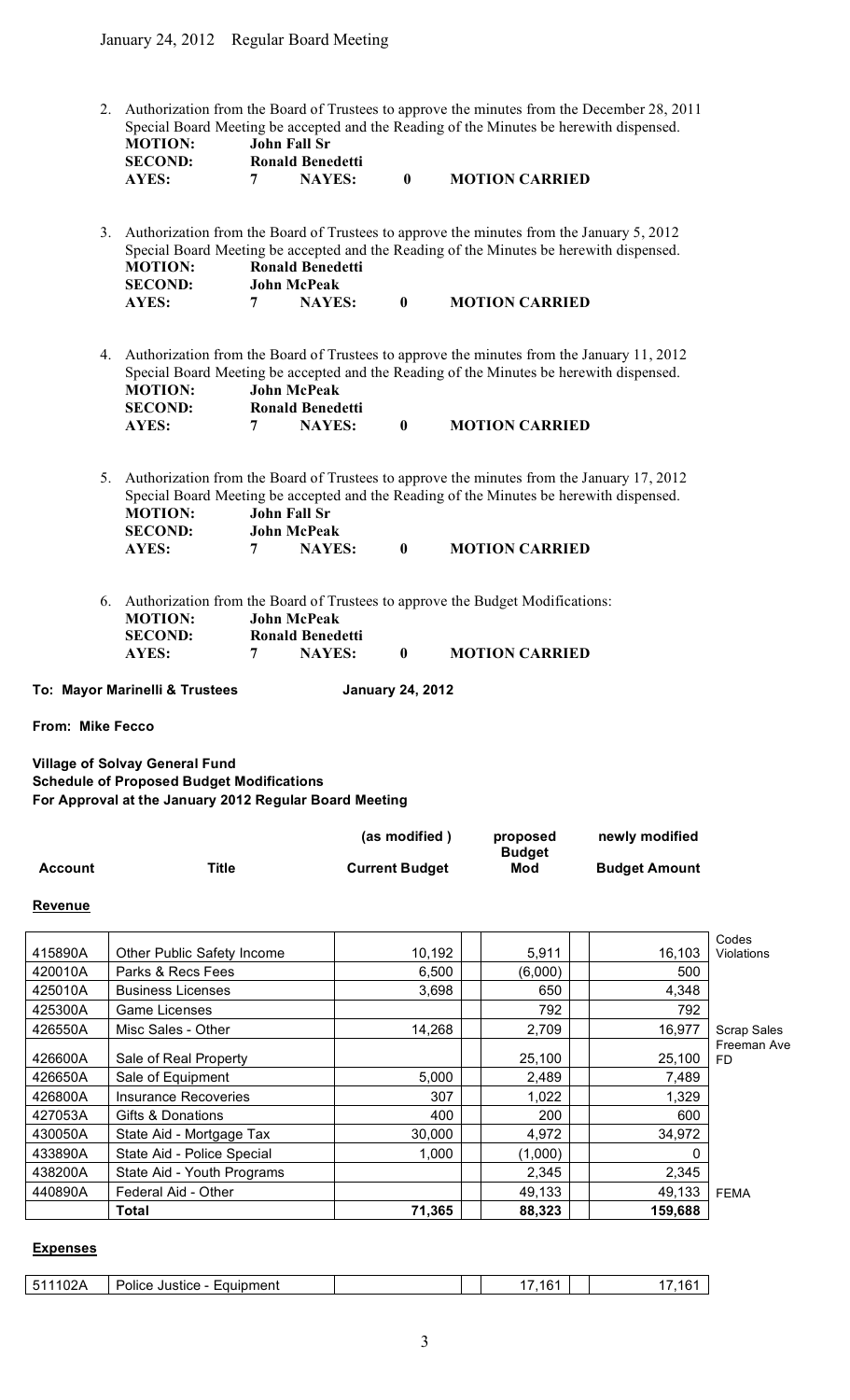|         | <b>Total</b>                   | 1,163,149 | 88,323   | 1,251,472 |             |
|---------|--------------------------------|-----------|----------|-----------|-------------|
|         |                                |           |          | 0         |             |
|         |                                |           |          |           |             |
|         |                                |           |          |           |             |
|         |                                |           |          | 0         |             |
|         |                                |           |          | 0         |             |
| 599999A | Contribution to Public Library | 346,317   | 13,072   | 359,389   |             |
| 581701A | <b>Street Cleaning - Wages</b> | 157,005   | (63,000) | 94,005    |             |
| 581401A | Storm Sewer - Wages            | 17,436    | 10,000   | 27,436    |             |
| 571454A | Field Days - Other             | 21,771    | 105      | 21,876    |             |
| 571204A | Pool - Other                   | 5,923     | 380      | 6,303     |             |
| 551421A | Snow Removal - Wages           | 136,523   | (35,000) | 101,523   |             |
| 551104A | Street Maintenance - Other     | 220,410   | 25,000   | 245,410   | <b>FEMA</b> |
| 551101A | Street Maintenance - Wages     | 132,264   | 88,000   | 220,264   |             |
| 519504A | Taxes on Village Property      | 3,500     | 99       | 3,599     |             |
| 519304A | Judgements & Claims            | 3,000     | 1,506    | 4,506     |             |
| 514404A | Engineer - Other               | 30,000    | 15,000   | 45,000    | <b>FEMA</b> |
| 514204A | Law - Other                    | 80,000    | 10,000   | 90,000    |             |
| 514104A | Village Clerk - Other          | 9,000     | (9,000)  | 0         |             |
| 513254A | Treasurer - Other              |           | 15,000   | 15,000    |             |

7. Authorization from the Board of Trustees to pay Costello, Cooney & Fearon, PLLC \$12,656.35 for services rendered for the month of December 2011.

| <b>MOTION:</b> | John Fall Sr            |                       |
|----------------|-------------------------|-----------------------|
| <b>SECOND:</b> | <b>Ronald Benedetti</b> |                       |
| AYES:          | <b>NAYES:</b>           | <b>MOTION CARRIED</b> |

8. Authorization from the Board of Trustees to pay WM Engineers \$1,963.91 for services rendered for the month of December 2011:

| <b>MOTION:</b> | Ronald Benedetti |                       |
|----------------|------------------|-----------------------|
| <b>SECOND:</b> | John McPeak      |                       |
| AYES:          | <b>NAYES:</b>    | <b>MOTION CARRIED</b> |

9. Authorization from the Board of Trustees to pay The Environmental Collaborative \$1953.00 for services regarding Wetland Delineation and report for Mathews Ave.

| <b>MOTION:</b> | <b>John McPeak</b> |                       |
|----------------|--------------------|-----------------------|
| <b>SECOND:</b> | John Fall Sr       |                       |
| AYES:          | <b>NAYES:</b>      | <b>MOTION CARRIED</b> |

## **10. VILLAGE OF SOLVAY - RESOLUTION VILLAGE BOARD MEETING**

January 24, 2012

The following resolution was offered by Trustee Fall, who moved its adoption, seconded by Trustee Benedetti, to wit:

**WHEREAS,** pursuant to the provisions of the Municipal Home Rule Law, a proposed local law titled Local Law No. F of 2011, "A Local Law Amending Chapter 160 of the Village of Solvay Code related to regulation of speed in school zones was presented and introduced at a regular meeting of the Village Board of the Village of Solvay held on December 20, 2011; and

**WHEREAS**, a public hearing was held on such proposed local law on the 24th day of January, 2012 by the Village Board of Trustees of the Village of Solvay and proof of publication of notice of such public hearing, as required by law, having been submitted and filed, and all persons desiring to be heard in connection with said proposed local law having been heard, and said proposed local law having been in the possession of the members of the Village Board of the Village of Solvay in its final form in the manner required by Section 20 of the Municipal Home Rule of the State of New York; and

**WHEREAS**, at its December 20, 2011 meeting, this Board determined that the enactment of Proposed Local Law F of 2011 is a Type II action thus concluding the SEQR review process; and

**WHEREAS**, it is in the public interest to enact said Proposed Local Law No. F of 2011. **NOW, THEREFORE**, it is

**RESOLVED**, that the Village Board of the Village of Solvay, Onondaga County, New York, does hereby enact Proposed Local Law No. F of 2011 as Local Law No. 1 of 2012 as follows: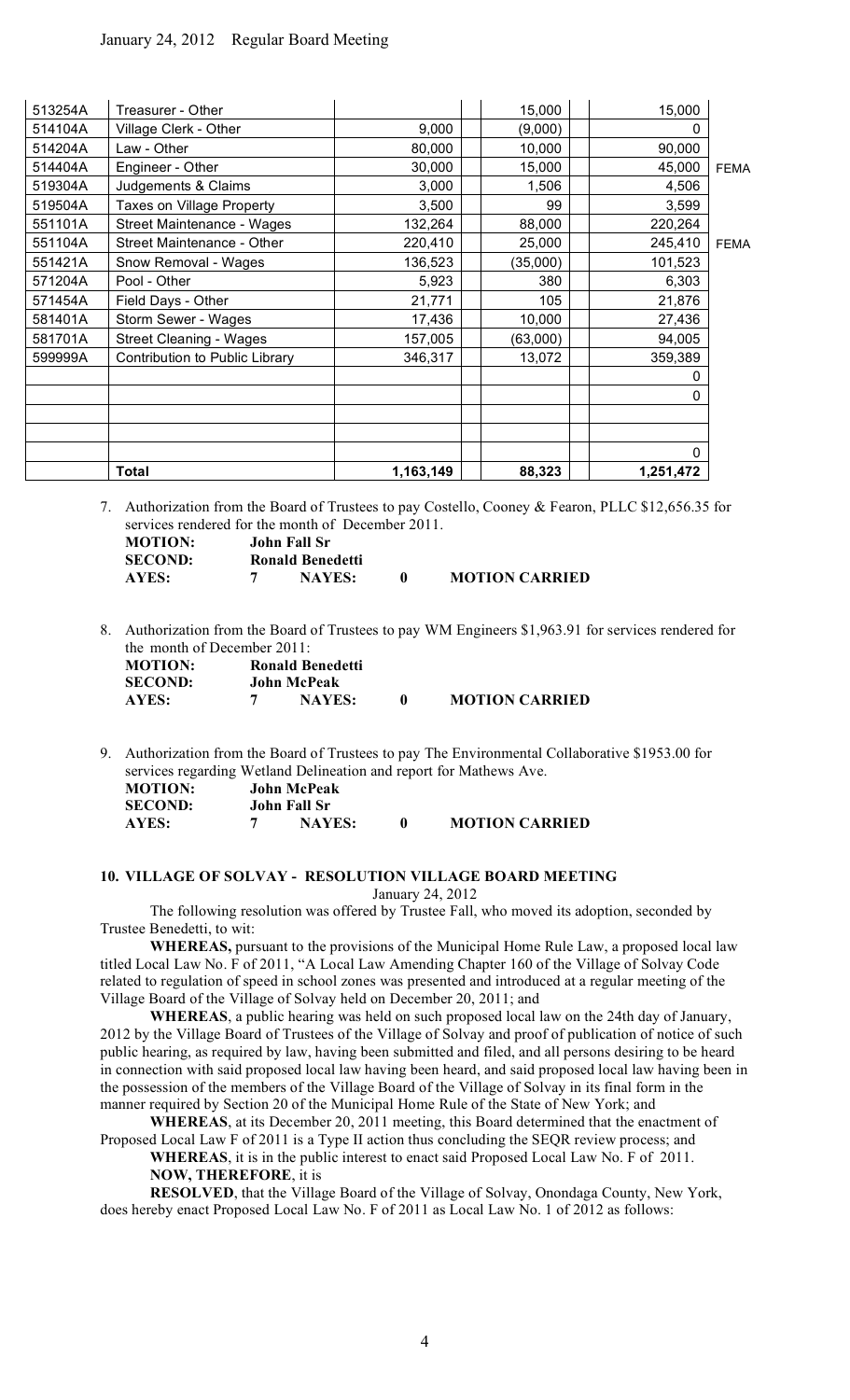# **VILLAGE OF SOLVAY LOCAL LAW 1-2012**

## **A LOCAL LAW AMENDING CHAPTER 160 OF THE CODE OF THE VILLAGE OF SOLVAY TO CHANGE THE SPEED RESTRICTIONS IN SCHOOL ZONES FROM 15 MPH TO 20 MPH.**

Be it enacted by the Village of Solvay, that this Local Law amends Chapter 160 of the Code of the Village of Solvay (hereinafter "Code"), titled "Vehicles and Traffic," to change the speed restrictions in school zones from 15 mph to 20 mph, as follows:

### **1.SECTION Section 160-37B of the Code of the Village of Solvay is amended so that it will read in its entirety, as follows:**

"Section 160-37

B. Twenty-mile-an-hour limit: all motor vehicles and motorcycles, except those otherwise restricted by this section to lower maximum speeds, when passing a school building between the hours of 7:00 am and 6:00 pm, during school days, as posted or when school zone beacons are flashing, indicating a school event or session."

### **2.SECTION EFFECTIVE**

This local law shall take effect upon its filing with the New York Secretary of State.

The question of the adoption of the foregoing resolution was duly put to a vote and upon roll call, the vote was as follows:

| <b>Jamie Colucci</b>    | <b>Trustee</b> | <b>Voted</b> | Yes |
|-------------------------|----------------|--------------|-----|
| <b>Ronald Benedetti</b> | <b>Trustee</b> | <b>Voted</b> | Yes |
| <b>Daniel Bellotti</b>  | <b>Trustee</b> | <b>Voted</b> | Yes |
| <b>Thomas Tarolli</b>   | <b>Trustee</b> | <b>Voted</b> | Yes |
| John Fall, Sr.          | <b>Trustee</b> | Voted        | Yes |
| <b>John McPeak</b>      | <b>Trustee</b> | <b>Voted</b> | Yes |
| Kathleen A. Marinelli   | <b>Mayor</b>   | <b>Voted</b> | Yes |

The foregoing Resolution was thereupon declared duly adopted.

# **DATED: January 24, 2012**

11. Authorization from the Board of Trustees to approve an indemnity/hold harmless agreement with the Solvay Geddes Community Youth Center, for entry on the Youth Center property by Solvay DPW trucks for the purpose of garbage and refuse collection and disposal from the Youth Center facility. **MOTION: Ronald Benedetti SECOND: John Fall Sr AYES: 7 NAYES: 0 MOTION CARRIED**

## 12. **RESOLUTION/ORDER - VILLAGE OF SOLVAY BOARD OF TRUSTEES** January 24, 2012

The following resolution was offered by Trustee Colucci, who moved its adoption, seconded by Trustee Benedetti, to wit:

BE IT RESOLVED, that the prohibition of parking and the establishment of a seasonal "no parking" zone on Worth Avenue is a Type 2 action for purposes of SEQR, thus concluding the environmental review of the matter; and it is

FURTHER RESOLVED, that the following Order is hereby adopted.

AN ORDER DESIGNATING THE WEST SIDE OF WORTH AVENUE, FROM ITS INTERSECTION WITH THIRD STREET TO THE SOUTHERN BORDER OF 411 CENTER STREET (REAR), AND THE EAST SIDE OF WORTH AVENUE, FROM THE NORTHERN BORDER OF 109 WORTH AVENUE TO ITS SOUTHERN TERMINUS, A "NO-PARKING" ZONE; AND DESIGNATING THE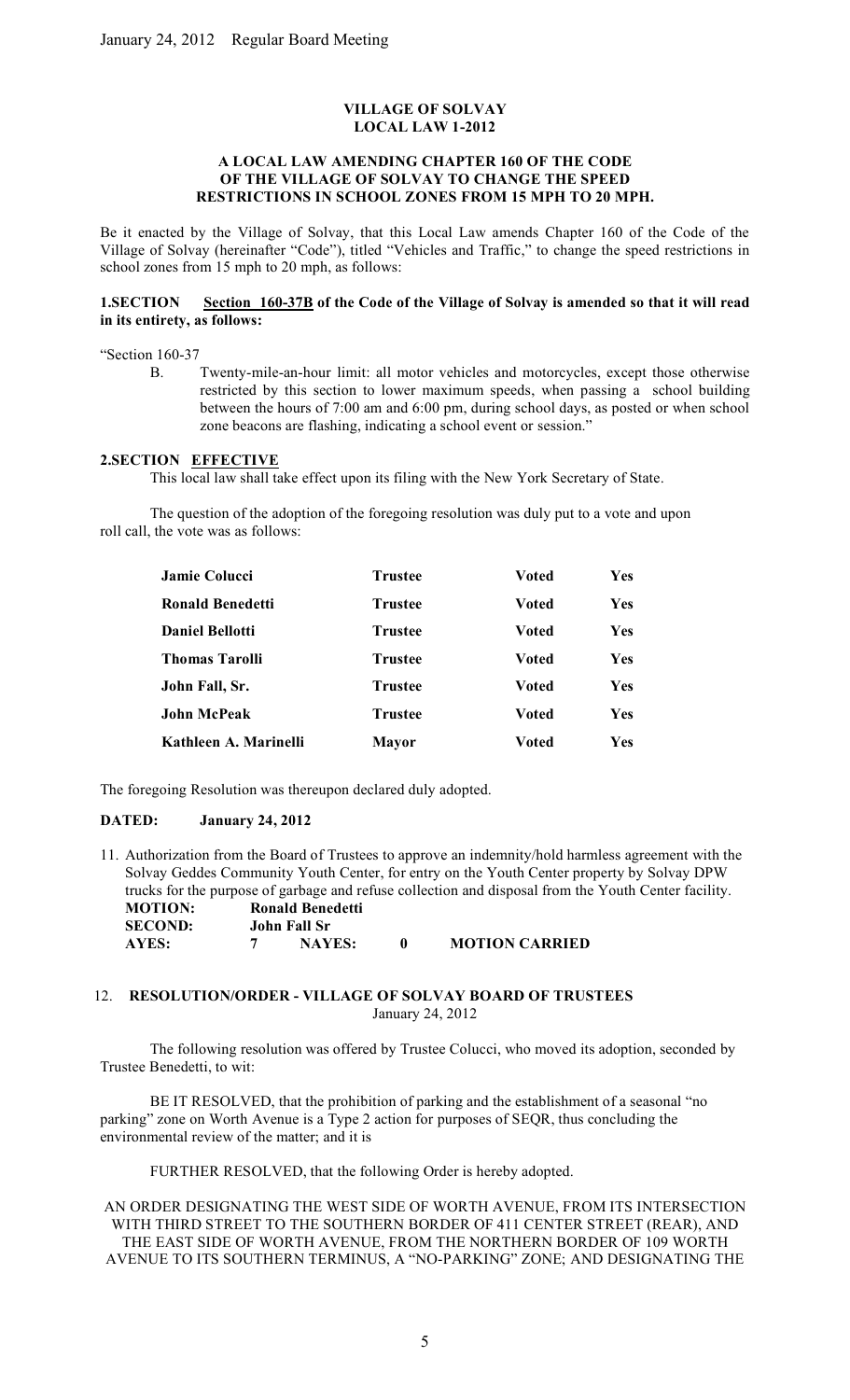## WEST SIDE OF WORTH AVENUE FROM THE SOUTHERN BORDER OF 411 CENTER STREET (REAR) TO ITS INTERSECTION WITH FIFTH STREET, A SEASONAL "NO-PARKING" ZONE.

### SECTION 1) LEGISLATIVE INTENT

By adoption of this order, the Village Board of Trustees of the Village of Solvay, pursuant to the authority of Section 1640 of the Vehicle and Traffic Law of the State of New York, Section 20-2002 of the New York Village Law and Chapter 160 of the Municipal Code of the Village of Solvay, declares its intent to be, the designation of the west side of Worth Avenue, from its intersection with Third Street to the southern border of 411 Center Street (rear), and the east side of Worth Avenue, from the northern border of 109 Worth Avenue to its southern terminus, a "no-parking" zone," and the designation of the west side of Worth Avenue from the southern border of 411 Center Street (rear) to its intersection with Fifth Street, to be a seasonal "seasonal no parking" zone.

### SECTION 2) NO PARKING ZONE DESIGNATED

The west side of Worth Avenue, from its intersection with Third Street to the southern border of 411 Center Street (rear), and the east side of Worth Avenue, from the northern border of 109 Worth Avenue to its southern terminus, is hereby designated a "no-parking" zone." The west side of Worth Avenue from the southern border of 411 Center Street (rear) to its intersection with Fifth Street, is hereby designated as a seasonal "no parking" zone.

| <b>SECTION 3)</b>  |                            |                                    | SECTION 160-73.1 OF THE SOLVAY MUNICIPAL CODE, TITLED "PARKING             |
|--------------------|----------------------------|------------------------------------|----------------------------------------------------------------------------|
|                    |                            |                                    | PROHIBITED IN DESIGNATED AREAS," SHALL BE AMENDED TO ADD NO PARKING AREAS, |
| <b>AS FOLLOWS:</b> |                            |                                    |                                                                            |
| Name of Street     | Side                       | Location                           |                                                                            |
| Worth Avenue       | West                       |                                    | From its intersection with Third Street to the southern                    |
|                    |                            | border of 411 Center Street (rear) |                                                                            |
| Worth Avenue       | East                       | terminus                           | From the northern border of 109 Worth Avenue to its southern               |
|                    |                            |                                    | SECTION 4. SECTION 160-73.3 OF THE SOLVAY MUNICIPAL CODE, TITLED "SEASONAL |
|                    |                            |                                    | PARKING PROHIBITED IN DESIGNATED AREAS," SHALL BE AMENDED TO ADD NO        |
|                    | PARKING AREAS, AS FOLLOWS: |                                    |                                                                            |
| Name of Street     |                            | Side                               | Location                                                                   |
| Worth Avenue       |                            | West                               | From the southern border 411 Center                                        |
|                    |                            |                                    | Third Street (rear) to its intersection<br>with Fifth Street               |

### SECTION 5. WHEN EFFECTIVE

This order shall take effect upon the erection, of "no parking" signs of the size and design and at the locations prescribed in the State Manual and Specifications prepared by the State Traffic Commission as required by the Vehicle and Traffic Law of the State of New York, as amended.

SO ORDERED BY ORDER OF THE VILLAGE BOARD OF TRUSTEES.

 $\mathcal{L}_\text{max}$  and  $\mathcal{L}_\text{max}$  and  $\mathcal{L}_\text{max}$  and  $\mathcal{L}_\text{max}$ 

January 24, 2012 Michael Fecco, Village Clerk

### **13. VILLAGE BOARD RESOLUTION - VILLAGE OF SOLVAY** January 24, 2012

Trustee Colucci introduced proposed Local Law No. A-2012 "A Local Law Amending Chapter 134 of the Code of the Village of Solvay regarding Stormwater Management" which was seconded by Trustee McPeak.

WHEREAS, no other agency has the legal authority or jurisdiction to approve or directly undertake the enactment of a local law in the Village of Solvay.

NOW, THEREFORE, it is

RESOLVED AND DETERMINED, there are no other involved agencies within the meaning of the New York State Environmental Quality Review Act (SEQR) with respect to the proposed enactment of said Local Law, with the result that the Village Board shall act as lead agency in this matter.

RESOLVED AND DETERMINED, that the enactment of proposed Local Law No. A of 2012 is a Type II action in accordance with 6NYCRR Part 617.5(20), and will have no significant effect on the